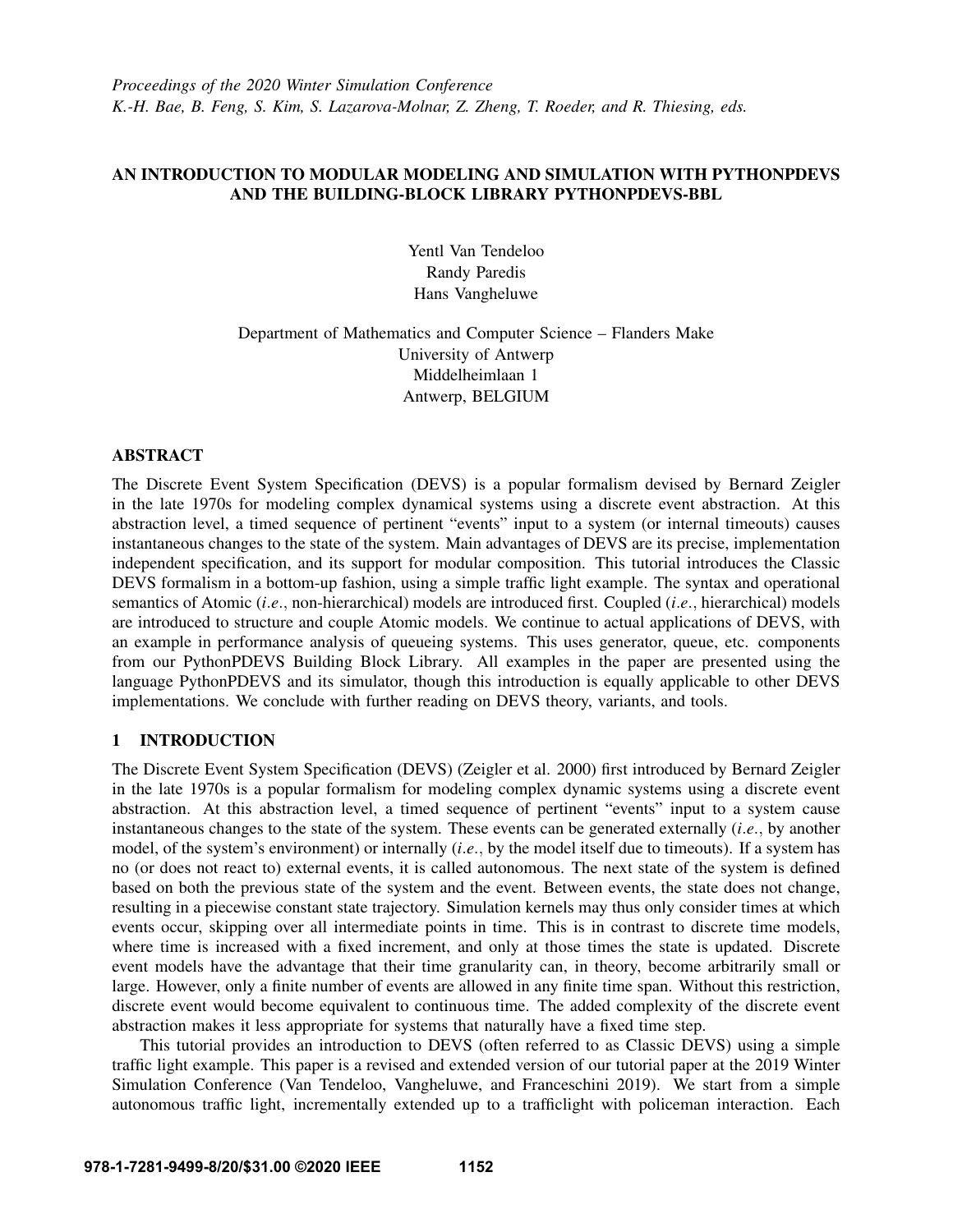

<span id="page-1-1"></span>

Figure 1: Model of an autonomous traffic light.

increment introduces a new aspect of the DEVS formalism and the corresponding (informal) semantics. Each comes with an example implementation in PythonPDEVS [\(Van Tendeloo and Vangheluwe 2016\)](#page-14-2), though the concepts are equally applicable to other tools. DEVS is a deterministic formalism rooted in automata theory. Simulating stochastic models becomes possible when sampling from distributions inside the time advance, output and state transition functions of a model. This is supported in PythonPDEVS-BBL, a Building Block Library consisting of re-usable model components. Note that sampling is based on pseudo-random number generators, which, though generating streams of numbers with desirable statistical properties, are deterministic once their seed is fixed. This supports repeatability of simulation experiments.

Atomic (*i*.*e*., non-hierarchical) models are introduced in Section [2,](#page-1-0) coupled (*i*.*e*., hierarchical) models in Section [3.](#page-7-0) Section [4](#page-10-0) moves away from the traffic light example and presents a more complex queueing problem. A solution is presented based on the connection of components from the PythonPDEVS-BBL. Section [5](#page-12-0) presents several directions of further reading on DEVS. Finally, Section [6](#page-13-0) summarizes the tutorial.

## <span id="page-1-0"></span>2 ATOMIC DEVS MODELS

Atomic DEVS models are the indivisible building blocks of a model, describing system behavior. Throughout this section, we build up the complete formal specification of an atomic model, introducing new concepts as they are needed. In each intermediate step, we show and explain the concepts we introduce, how they are present in the running example, and how they influence the semantics. Additionally, example code illustrates the close match between the formal definition and the encoding in PythonPDEVS.

## 2.1 Autonomous Model

The simplest form of a traffic light is an autonomous traffic light, *i*.*e*., without interaction with its environment. Observing the traffic light, we expect to see a trace similar to that in Figure [1a.](#page-1-1) Figure [1b](#page-1-1) gives an intuitive visual representation of a model that could generate such a trace. Trying to precisely describe Figure [1b,](#page-1-1) we distinguish these elements:

## 1. Sequential State Set *S*

The basis of modeling traffic light behavior is the states (colors) it can be in. These states are *sequential*: the traffic light can only be in one of these states at a given time. The dynamics of the system consists of transitions between these states. The term sequential stems from automata theory. In contrast to automata, the DEVS state set may however be infinite  $(e, g, \mathbb{R})$ .

2. **Time Advance Function**  $ta : S \to \mathbb{R}^+_{0,+\infty}$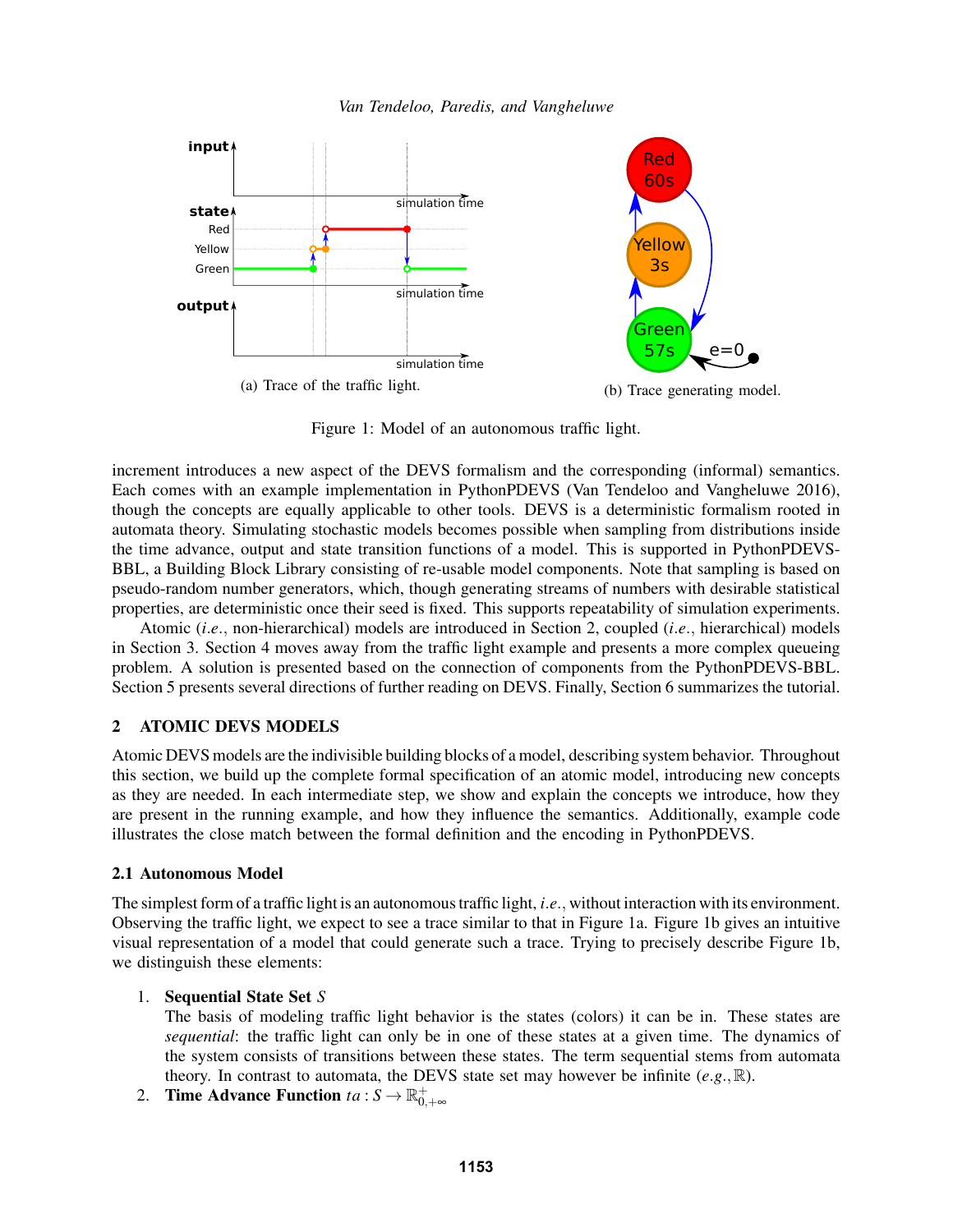The system stays in each state  $s \in S$  for a certain duration of time before spontaneously making a transition to the next state. This duration is modelled using the time advance function *ta*, defined for each and every element of the state set. The duration can be any positive real number, including zero and infinity. A negative time is not allowed, as this would model time progressing backwards. DEVS allows a time advance of 0, as an abstraction of fast real-world dynamics. In this case, a very small delay might be irrelevant to properties of interest of the system being modeled, and be replaced by 0 without affecting the validity of the model. A state can also be an artificial transient state without any real-world equivalent. The latter is used to overcome constraints imposed by the formalism, as discussed in section [2.3.](#page-5-0) It should be used with caution. DEVS does not consider time units, despite the use of seconds in our visualization. Simulation time is just a real number, and the interpretation given to it is up to the user. The time *e* spent in a state since last entering it is called the *elapsed time*. For any  $s \in S$ , *e* evolves from 0, when entering state *s*, to  $ta(s)$ , when leaving that state.

### 3. Total State Set *Q*

Only the sequential state  $s \in S$  augmented with the elapsed time captures the state a system is in entirely. This leads to the notion of total state *q*, an element of the total state set  $Q = \{(s, e) | s \in$  $S, 0 \leq e \leq ta(s)$ .

4. **Internal Transition Function**  $\delta_{int}: S \rightarrow S$ 

The internal transition function  $\delta_{int}$  specifies which next state to transition to from a given state *s* once the system has been in that state for  $ta(s)$ . If  $ta(s) = 0$ , state *s* is called *transient*. If  $ta(s) = +\infty$ , the system is called *passivated* in state *s*. The internal transition function value for that state is irrelevant (and may be omitted in some implementations such as PythonPDEVS) as the system is stuck in that state and  $\delta_{int}$  will never be called. As it is a function, every state has at most one next state, keeping the specification deterministic. The function does not have to be injective: some states have the same state as next state.

# 5. **Initial Total State**  $q_{init} \in Q$

We also need to specify the initial state  $q_{init} = (s_{init}, e_{init})$  with  $s_{init} \in S$  and  $e_{init} \in [0, ta(s_{init})]$ . To the simulator, it will seem as if the model has already been in the initial state *sinit* for *einit* at the start of a simulation. While this is not present in the original specification of the DEVS formalism by [Zeigler et al. \(2000\),](#page-14-0) it is essential to unequivocally specify a re-usable model.

Note how only the internal transition function is described as changing the state. Therefore, the other functions such as the time advance do not modify the state. From an implementation point of view, their state access is read-only.

We describe the model in Figure [1b](#page-1-1) as the 4-tuple defined in Figure [2a.](#page-3-0) Figure [2b](#page-3-0) presents the example specification as PythonPDEVS code.

#### <span id="page-2-0"></span>Algorithm 1 Simulation pseudo-code for autonomous models.

| time $\leftarrow 0$                                              |
|------------------------------------------------------------------|
| $current\_state \leftarrow initial\_state$                       |
| $last\_time \leftarrow -initial\_elapsed$                        |
| while not termination_condition( <i>current_state, time</i> ) do |
| $time \leftarrow last\_time + ta(current\_state)$                |
| current_state $\leftarrow \delta_{int}(current\_state)$          |
| $last_time \leftarrow time$                                      |
| end while                                                        |

For this simple formalism, we define the semantics as in Algorithm [1.](#page-2-0) The model is initialized with simulation time set to 0, and the state set to the initial state (*i*.*e*., GREEN). Simulation updates the time with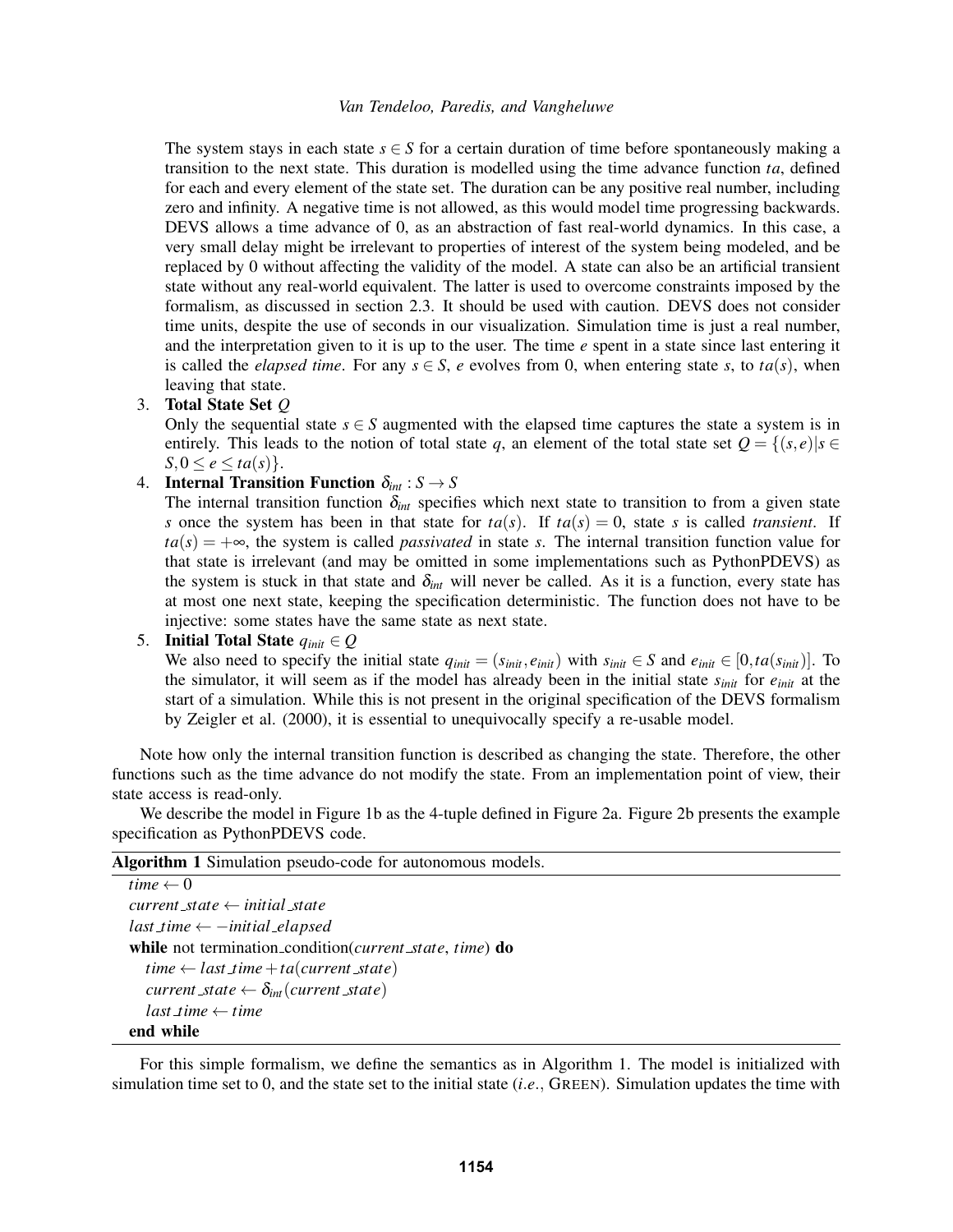```
\langle S, q_{\text{init}}, \delta_{\text{int}}, ta \rangleS = \{GREEN, YELLOW, RED\}q_{init} = (G_{REEN}, 0.0)\delta_{int} = \{GREEN \rightarrow YELLOW,
        YELLOW \rightarrow RED.
        RED \rightarrow GREENta = \{Green \rightarrow 57,YELLOW \rightarrow 3,
        RED \rightarrow 60from pypdevs.DEVS import *
                                                  class TrafficLightAutonomous(AtomicDEVS):
                                                     def __init__(self):
                                                       AtomicDEVS.__init__(self, "Light")
                                                       self.state, self.elapsed = ("Green", 0.0)
                                                     def intTransition(self):
                                                       state = self.state
                                                       return {"Red": "Green",
                                                                 "Yellow": "Red",
                                                                 "Green": "Yellow"}[state]
                                                     def timeAdvance(self):
                                                       state = self.state
                                                       return {"Red": 60,
                                                                 "Yellow": 3,
                                                                 "Green": 57}[state]
```


(b) PythonPDEVS representation of Figure [2a.](#page-3-0)

Figure 2: Atomic DEVS model of the autonomous traffic light.

<span id="page-3-1"></span>

Figure 3: Model of the autonomous traffic light with output.

the returnvalue of the time advance function, and executes the internal transition function on the current state to get the new state. This is repeated until simulation terminates.

#### 2.2 Autonomous Model With Output

Recall that DEVS is a modular formalism, with only the atomic model having access to its internal state. This raises a problem for our traffic light: others have no access to the current state (*i*.*e*., its color).

We, therefore, want the traffic light to output an event indicative of its current color, in this case in the form of a string (and not as the element of an enumeration). For now, the output is tightly linked to the set of state, but this will not remain the case. Our desired trace is shown in Figure [3a.](#page-3-1) We see that we now output events indicating the start of the specified period. Recall, also, that DEVS is a discrete event formalism: the output is only a single event at some discrete point in time and is not a continuous signal. The receiver of the event thus would have to store the event to know the current state of the traffic light at any given point in time. Visually, the model is updated to Figure [3b,](#page-3-1) using the exclamation mark on a transition to indicate output generation. Output only happens at an internal transition.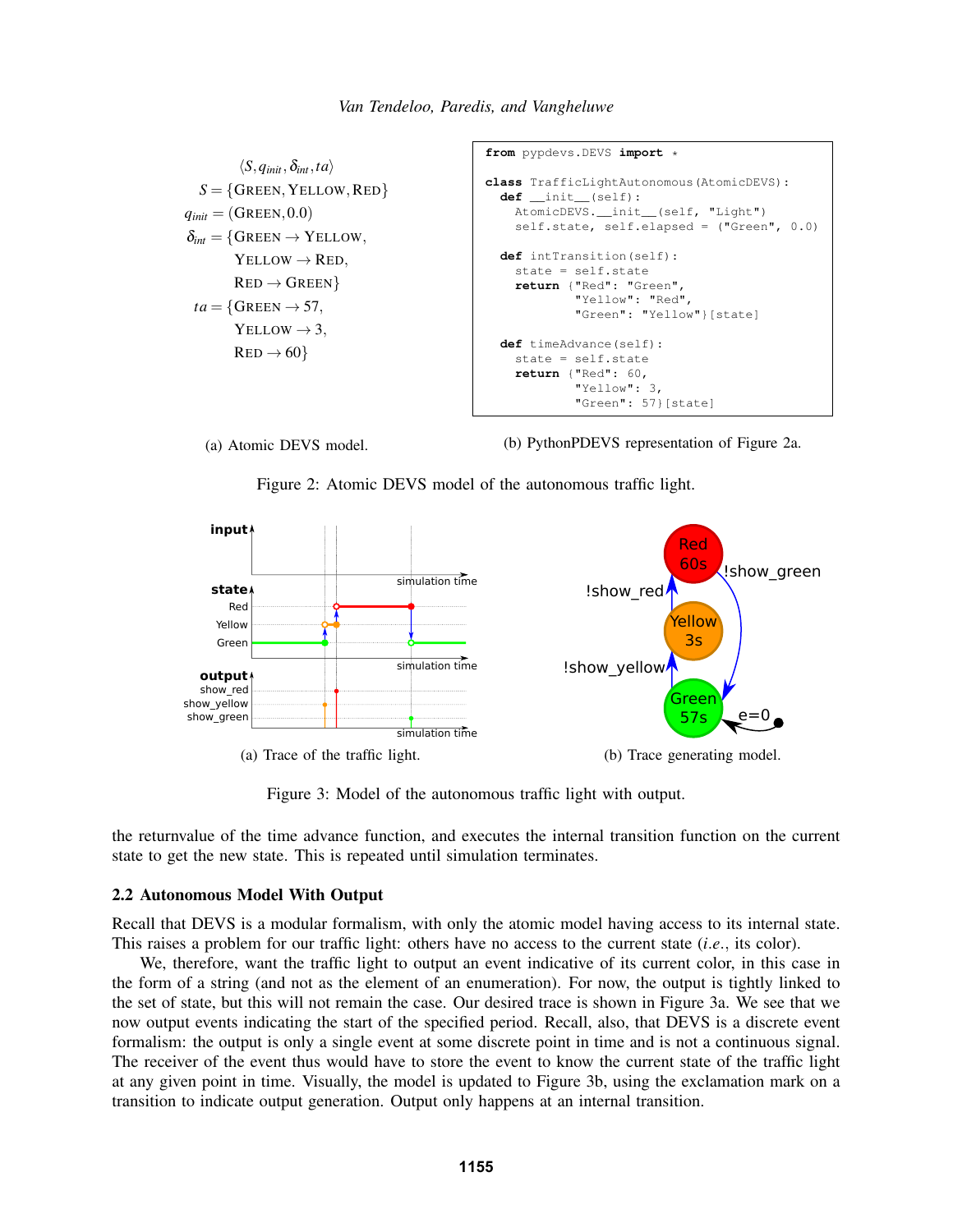```
\langle Y, S, q_{init}, \delta_{int}, \lambda, ta \rangleY = \{show\_green, show\_yellow, show\_red\}S = \{GREEN, YELLOW, RED\}q_{init} = (G_{REEN}, 0.0)\delta_{int} = \{GREEN \rightarrow YELLOW,
        YELLOW \rightarrow RED,RED \rightarrow GREEN\lambda = \{GREEN \rightarrow show_yellow,
        YELLOW \rightarrow show\_red,RED \rightarrow show\_greenta = \{Green \rightarrow 57,YELLOW \rightarrow 3.
        RED \rightarrow 60from pypdevs.DEVS import *
                                                    class TrafficLightWithOutput(AtomicDEVS):
                                                      def __init__(self):
                                                         AtomicDEVS.__init__(self, "Light")
                                                         self.state, self.elapsed = ("Green", 0.0)
                                                         self.observe = self.addOutPort("observer")
                                                       def intTransition(self):
                                                         state = self.state
                                                         return {"Red": "Green",
                                                                   "Yellow": "Red",
                                                                   "Green": "Yellow"}[state]
                                                       def timeAdvance(self):
                                                         state = self.state
                                                         return {"Red": 60,
                                                                   "Yellow": 3,
                                                                   "Green": 57}[state]
                                                      def outputFnc(self):
                                                         state = self.state
                                                         out_map = {"Red": "show_green",
                                                                      "Yellow": "show_red",
                                                                      "Green": "show_yellow"}
                                                         return {self.observe: out_map[state]}
```
(a) Atomic DEVS model.

(b) PythonPDEVS representation of Figure [4a.](#page-4-0)

Figure 4: Atomic DEVS model of the autonomous traffic light with output.

Analysing the updated model, we see that two more concepts are required to allow for output.

### 1. Output Events Set *Y*

Similar to the set of states, we should also define the set of output events. This set serves as an interface to other components, defining the events it may produce as output. Events can have a complex internal structure, which is however mathematically equivalent to a flat event set. If *l* output ports are used, each port has its own output set  $Y_i$  and  $Y = \times_{i=1}^l Y_i$ .

2. **Output Function**  $\lambda : S \rightarrow Y \cup \{\phi\}$ 

With the set of output events defined, we still need to generate the events. Similar to the other functions, the output function is defined on the state, and deterministically returns an event (or the *null* event φ denoting the absence of output). As seen in Figure [3b,](#page-3-1) the event is generated *before* the new state is reached. This means that the output function still uses the old state (*i*.*e*., the one that is being left) instead of the new state. For this reason, the output function needs to be invoked right before the internal transition function. In the case of our traffic light, the output function needs to return the color of the *next* state, instead of the current state. For example, if the output function receives the GREEN state as input, it needs to generate a *show yellow* event.

Similar to the time advance function, this function does not output a new state, and therefore state access is read-only. This might require some workarounds: outputting an event often has some repercussions on the model state, such as removing the event from a queue. Since the state can not be written to, these changes need to be remembered and executed as soon as the internal transition is executed.

We describe the model in Figure [3b](#page-3-1) as the 6-tuple defined in Figure [4a.](#page-4-0) Figure [4b](#page-4-0) presents the example specification as PythonPDEVS code.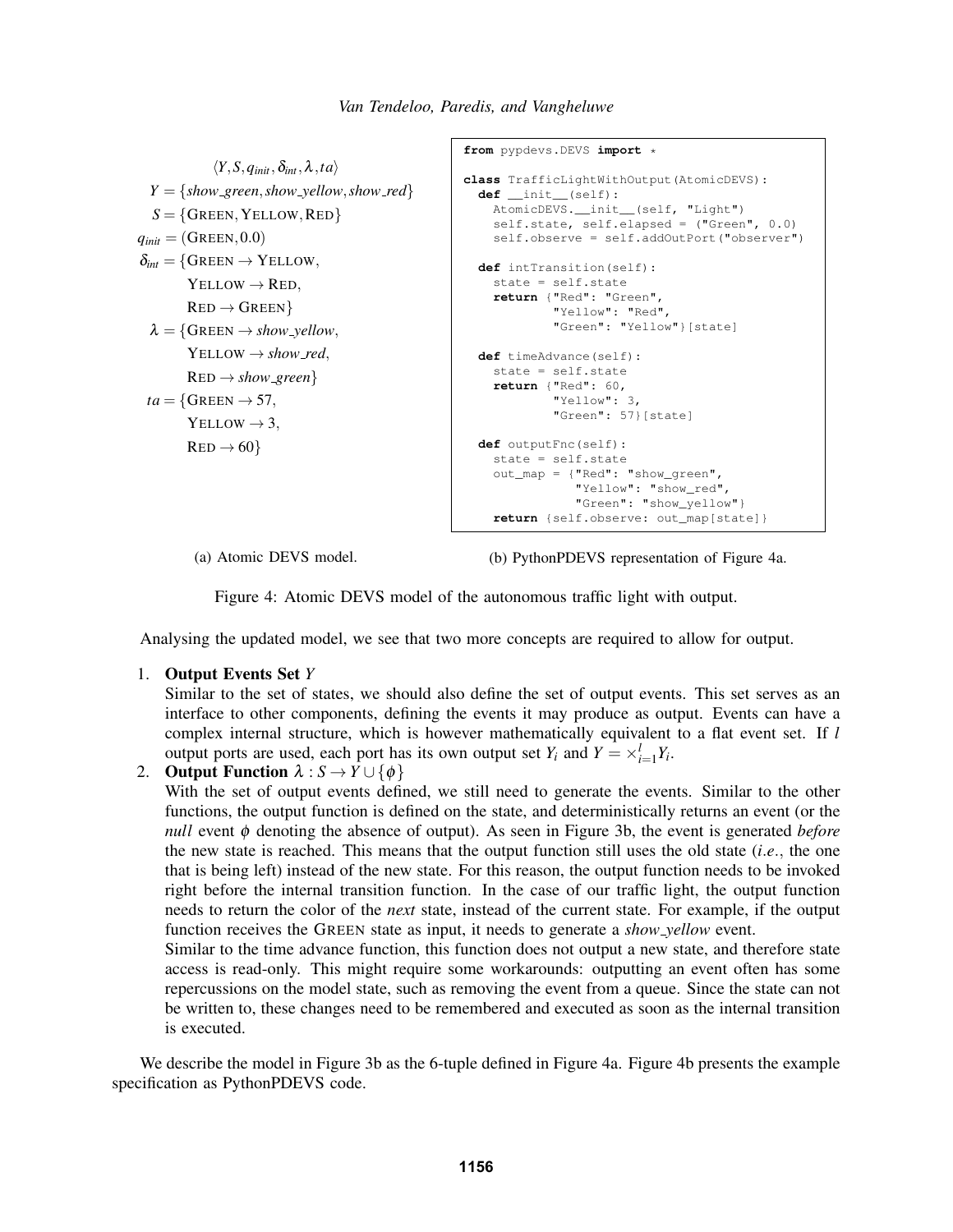

<span id="page-5-1"></span>![](_page_5_Figure_1.jpeg)

Figure 5: Trace and naive model of the interruptable traffic light.

The pseudo-code is slightly altered to include output generation, as shown in Algorithm [2.](#page-5-2) Recall that output is generated before the internal transition is executed, so the method invocation happens right before the transition.

<span id="page-5-2"></span>Algorithm 2 DEVS simulation pseudo-code for autonomous models with output.

```
time \leftarrow 0current state ← initial state
last time ← −initial elapsed
while not termination condition(current state, time) do
  time \leftarrow last_time + ta(current-state)out put(λ(current state))
  current\_state \leftarrow \delta_{int}(current\_state)last time ← time
end while
```
## <span id="page-5-0"></span>2.3 Interruptable Model

Our current traffic light specification is still completely autonomous. While this is fine in most circumstances, a policeman might want to temporarily shut down the traffic lights when they wish to manage traffic manually. To allow for this, our traffic light must process external events: the event from the policeman to shutdown and to start up again. Figure [5a](#page-5-1) shows the trace we wish to obtain. A model generating this trace is shown in Figure [5b,](#page-5-1) using a question mark to indicate event reception.

We once more require two additional elements in the DEVS specification.

## 1. Input Events Set *X*

Similar to the output events set, we need to define the events we expect to receive. This is again a definition of the interface, such that other components know which events are understood by this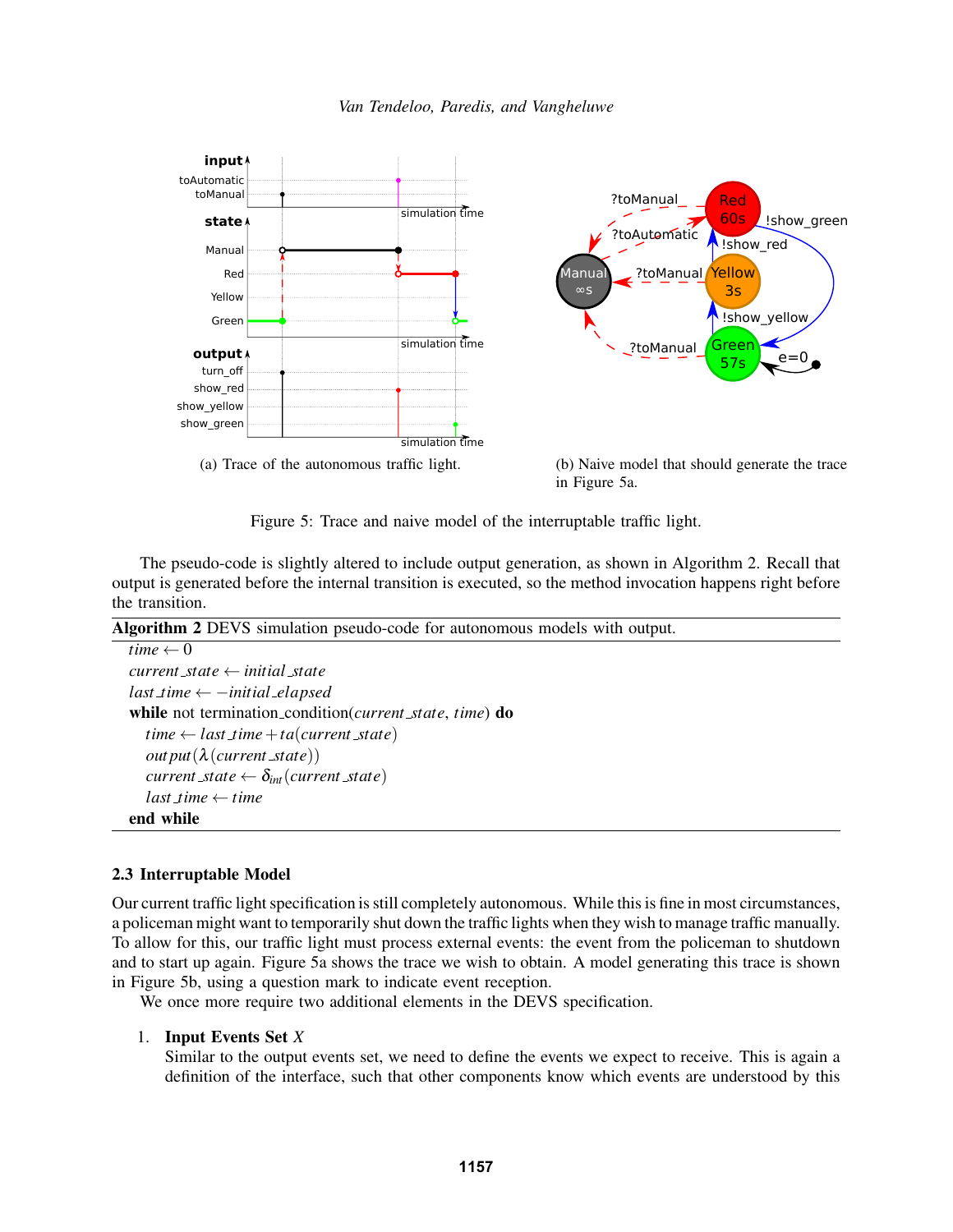model. Events can have a complex internal structure, which is however mathematically equivalent to a flat event set. If *m* input ports are used, each port has its own input set  $X_i$  and  $X = \times_{i=1}^m X_i$ . 2. External Transition Function  $\delta_{ext}$ :  $Q \times X \rightarrow S$ 

Similar to the internal transition function, the external transition function assigns a new state. The external transition function is still dependent on the current state, just like the internal transition function. The external transition function has access to two more values: the elapsed time (*i*.*e*., it depends on the total state), and the input event that trigerred it. The *elapsed time* is the time since the last transition (either internal or external). Whereas this number was implicitly known in the internal transition function (*i*.*e*., the value of the time advance function), here it needs to be passed explicitly. Elapsed time is a number in the range  $[0, ta(s)]$ , with *s* the current state of the model. Both 0 and  $ta(s)$  are included in the range: it is possible to receive an event right after a transition happened, or right before an internal transition happens. The received event is the final parameter to this function.

Summarizing the above, an atomic DEVS model can be defined as an 8-tuple:  $\langle X, Y, S, q_{init}, \delta_{int}, \delta_{ext}, \lambda, ta \rangle$ .

Algorithm [3](#page-6-0) presents the complete semantics of an atomic model in pseudo-code. Similar to before, we still have the same simulation loop, but now we can be interrupted externally. At each time step, we need to determine whether an external interrupt occurs before the internal interrupt is scheduled. If that is not the case, we simply continue like before, by executing the internal transition. Note that no output is generated with an external transition. Also, if an internal and external transition occur at the same time, only the interrupting external transition will be taken.

<span id="page-6-0"></span>

| Algorithm 3 DEVS simulation pseudo-code for interruptable models.               |
|---------------------------------------------------------------------------------|
| time $\leftarrow 0$                                                             |
| current_state $\leftarrow$ initial_state                                        |
| $last_time \leftarrow -initial\_elapped$                                        |
| while not termination condition ( <i>current state</i> , <i>time</i> ) do       |
| $next_time \leftarrow last_time + ta(current-state)$                            |
| <b>if</b> time_next_event $\leq$ next_time <b>then</b>                          |
| $elapsed \leftarrow time\_next\_event - last\_time$                             |
| current_state $\leftarrow \delta_{ext}((current\_state, elapsed), next\_event)$ |
| $time \leftarrow time\_next\_event$                                             |
| else                                                                            |
| $time \leftarrow next_time$                                                     |
| out put $(\lambda$ (current _state))                                            |
| current_state $\leftarrow \delta_{int}(current\_state)$                         |
| end if                                                                          |
| $last\_time \leftarrow time$                                                    |
| end while                                                                       |

While we now have all elements of the DEVS specification for atomic models, we are not done yet with out traffic light model. When we include the additional state MANUAL, we also need to send out an output message indicating that the traffic light is off. But, recall that an output function was only invoked before an internal transition, not before an external transition. To nonetheless have an output, we need to make sure that an internal transition happens before we actually reach the MANUAL state. This can be done through the introduction of an artificial intermediate state, which times out immediately, and sends out the *turn off* event. Instead of going to MANUAL upon reception of the *toManual* event, we go to the artificial state TOMANUAL. The time advance of this state is set to 0, since it is only an artificial state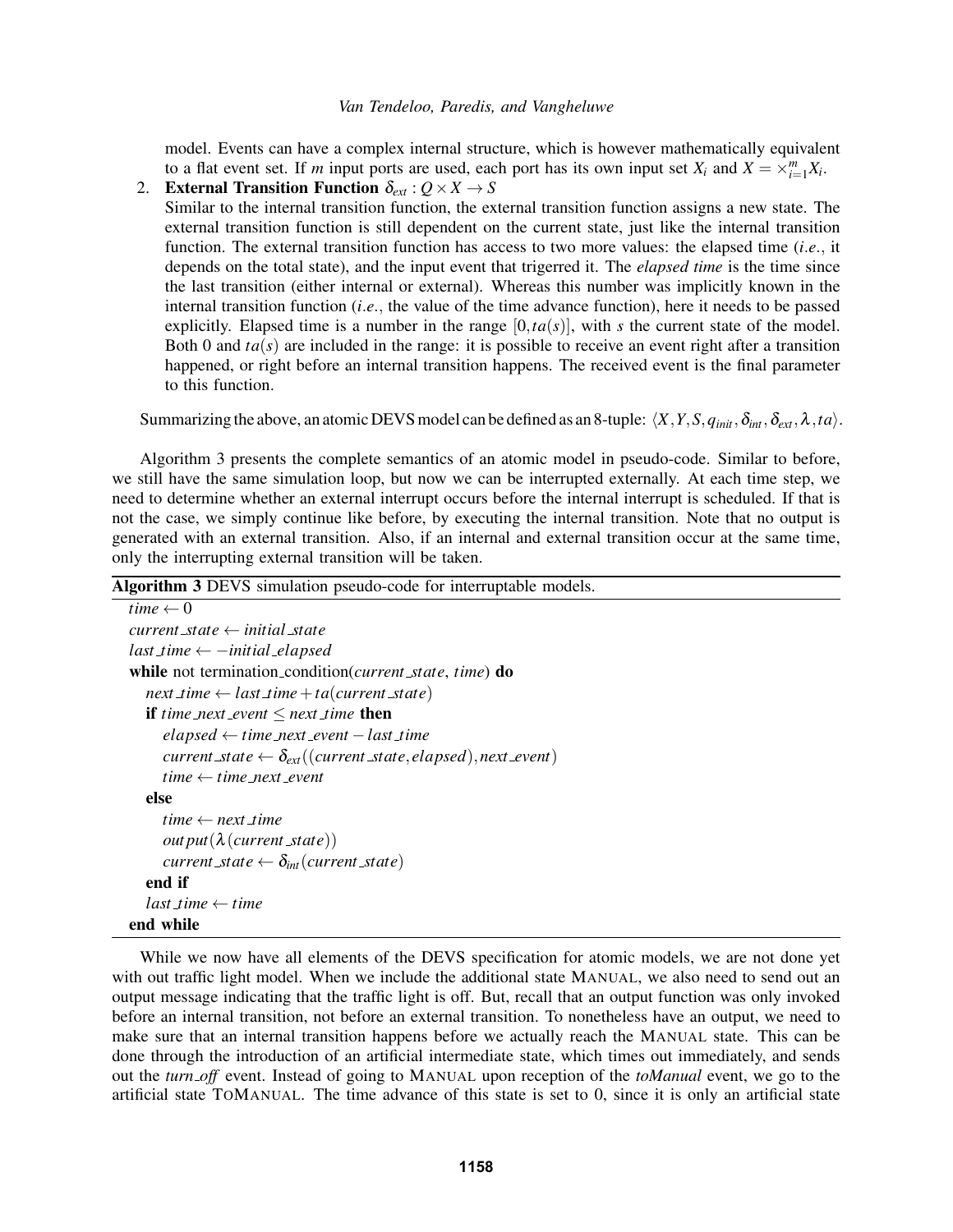![](_page_7_Figure_0.jpeg)

<span id="page-7-1"></span>![](_page_7_Figure_1.jpeg)

Figure 6: Trace and corrected model of the interruptable traffic light.

without any meaning in the domain under study. Its output function is triggered immediately after, due to the time advance of zero, and the *turn off* output is generated while transferring to MANUAL. Similarly, when we receive the *toAutomatic* event, we need to go to an artificial TOAUTOMATIC state to generate the *show red* event. A visualization of the corrected trace and corresponding model is shown in Figure [6a](#page-7-1) and Figure [6b](#page-7-1) respectively.

We describe the model in Figure [6b](#page-7-1) as the 8-tuple defined in Figure [7a.](#page-8-0) Figure [7b](#page-8-0) presents the example specification as PythonPDEVS code.

## <span id="page-7-0"></span>3 COUPLED DEVS MODELS

While our traffic light example is able to receive and output events, there are no other (atomic) models to communicate with. Atomic models can be connected in a network of communicating components in the form of coupled models. This is done in the context of our previous traffic light model, which will be connected to a policeman model. The details of the traffic light are exactly as before; the details of the policeman are irrelevant here, as long as it outputs *toAutomatic* and *toManual* events.

### 3.1 Basic Coupling

The first problem we encounter with coupling the traffic light and policeman is the structure: how do we define a set of models and their interactions? This is the core definition of a coupled model: it is merely a structural model that couples models. Contrary to the atomic models, there is *no behavior* associated with a coupled model. Behavior is the responsibility of atomic models, and structure that of coupled models.

To define the basic structure, we need three elements.

### 1. Submodel Index Set *D*

The set *D* of model instance references (descriptor) specifies which models make up this coupled model. Note that we use *sel f* to refer to the coupled model itself.

2. Submodel Specifications  $\{M_i = \langle X_i, Y_i, S_i, q_{\text{init},i}, \delta_{\text{int},i}, \delta_{\text{ext},i}, \lambda_i, ta_i \rangle | i \in D\}$ For each submodel index in *D*, we include the 8-tuple describing the atomic model of the model being referred to. Here, all submodels of a coupled DEVS model are atomic models. As mentioned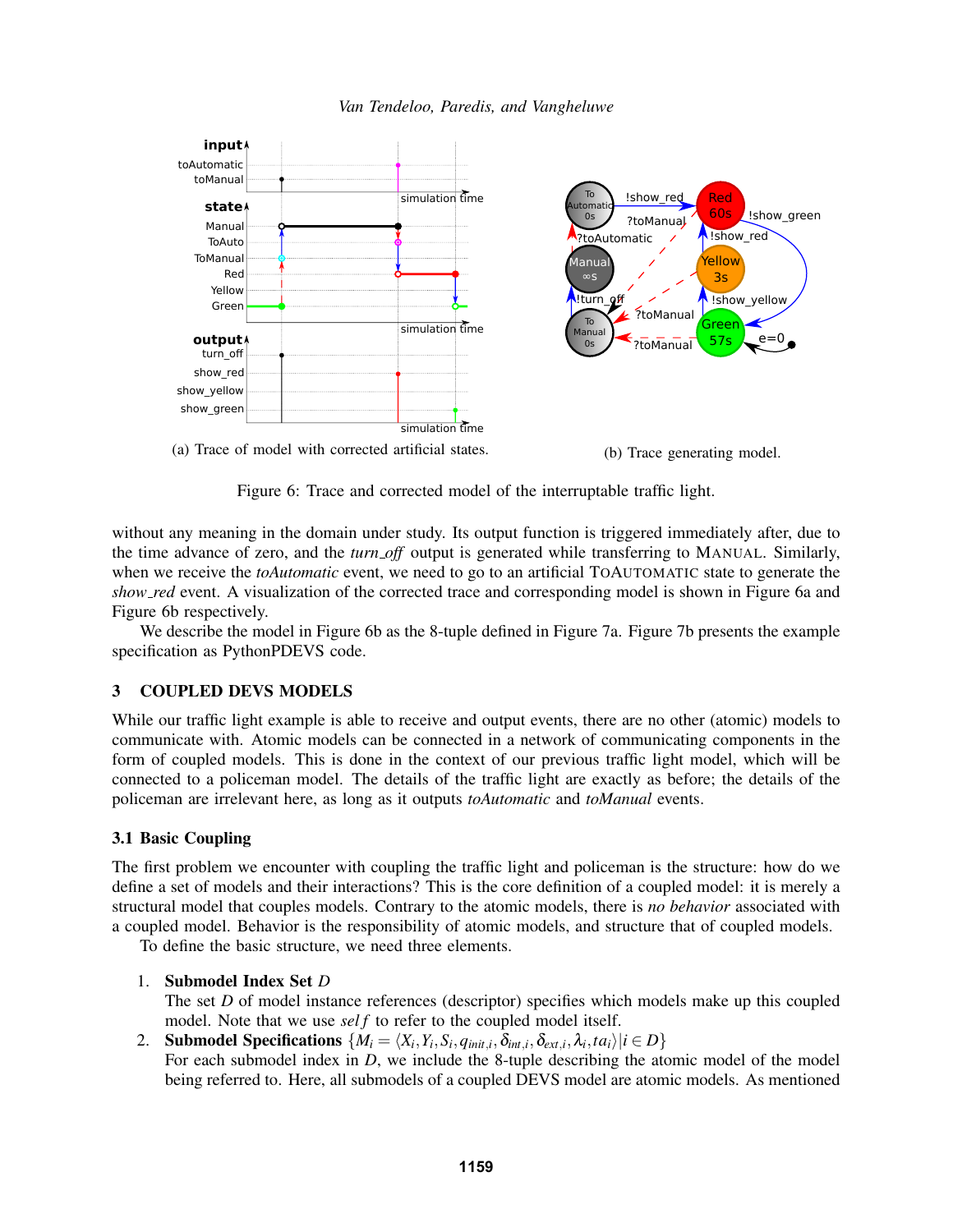<span id="page-8-0"></span> $\langle X, Y, S, q_{init}, \delta_{int}, \delta_{ext}, \lambda, ta \rangle$ *X* = {*toAutomatic*,*toManual*}  $Y = \{show\_green, show\_yellow, show\_red\}$ *turn off*}  $S = \{G$ REEN, YELLOW, RED, TOMANUAL,TOAUTOMATIC,MANUAL}  $q_{init} = (GREEN, 0.0)$  $\delta_{int} = \{$ GREEN  $\rightarrow$  YELLOW,  $YELLOW \rightarrow RED$ .  $RED \rightarrow GREEN$ ,  $TOMANUAL \rightarrow MANUAL$ , TOAUTOMATIC  $\rightarrow$  RED}  $\delta_{ext} = \{((Green, *), to Manual) \rightarrow ToMANUAL\}$  $((YELLOW, *), to Manual) \rightarrow TOMANUAL$  $((RED, *), to Manual) \rightarrow TOMANUAL$ ((MANUAL,∗),*toAutomatic*) → TOAUTOMATIC}  $\lambda = \{$ GREEN  $\rightarrow$  *show\_yellow*,  $YELLOW \rightarrow show\_red$ ,  $RED \rightarrow show\_green$ ,  $TOMANUAL \rightarrow turn\_off$ ,  $ToAUTOMATIC \rightarrow show\_red\}$  $ta = \{Green \rightarrow 57,$  $YELLOW \rightarrow 3$ .  $RED \rightarrow 60$ ,  $MANUAL \rightarrow +\infty$ , TOMANUAL  $\rightarrow$  0, TOAUTOMATIC  $\rightarrow 0$ 

**from** pypdevs.DEVS **import** \* **from** pypdevs.infinity **import** INFINITY **class** TrafficLight(AtomicDEVS): **def** \_\_init\_\_(self): AtomicDEVS.\_\_init\_\_(self, "Light") self.state = "Green" self.elapsed = 0.0 self.observe = \ self.addOutPort("observer") self.interrupt =  $\setminus$ self.addInPort("interrupt") **def** intTransition(self): state = self.state **return** {"Red": "Green", "Yellow": "Red", "ToManual": "Manual", "ToAutomatic": "Red", "Green": "Yellow"}[state] **def** timeAdvance(self): state = self.state **return** {"Red": 60, "Yellow": 3, "Green": 57, "ToManual": 0, "ToAutomatic": 0, "Manual": INFINITY}[state] **def** outputFnc(self): state = self.state out\_map = {"Red": "show\_green", "Yellow": "show\_red", "ToManual": "turn\_off", "ToAutomatic": "show\_red", "Green": "show\_yellow"} **return** {self.observe: out\_map[state]} **def** extTransition(self, inputs): inp = inputs[self.interrupt] **if** inp == "toManual": **return** "ToManual" **elif** inp == "toAutomatic": **if** self.state == "Manual":

(a) Interruptable DEVS model.

(b) PythonPDEVS representation of Figure [7a.](#page-8-0)

**return** "ToAutomatic"

Figure 7: Abstract and concrete syntax of the full traffic light.

in Section [5.1,](#page-12-1) any coupled model can be "flattened" to an equivalent atomic model. As such coupled models may in general be composed of coupled submodels.

3. **Model Influencees**  $\{I_i \in 2^{D \cup \{self\}} | i \in D\}$ 

Apart from defining the model instances and their specifications, we need to define the connections between them. Connections are defined through the use of influencee sets: for each atomic model instance, we define the set of models influenced by that model. There are some limitations on couplings, to disallow inconsistent models.

First, a model should not influence itself ( $\forall i \in D \cup \{self\} : i \notin I_i$ ). While there is no significant problem with this in itself, it would cause the model to trigger both its internal and external transition simultaneously.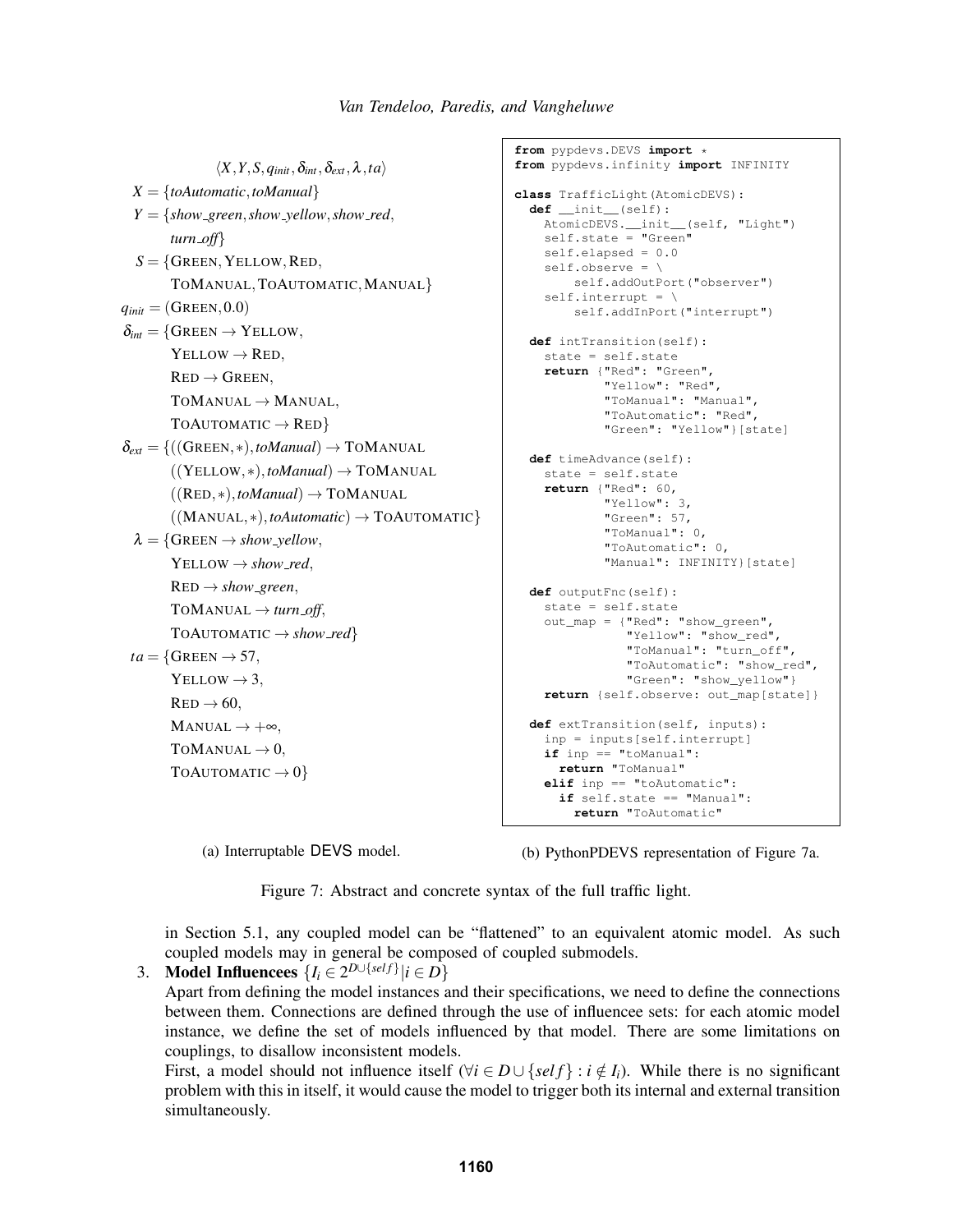Second, only links within the coupled model and between its input and output ports and the submodels are allowed:  $\forall i \in D \cup \{self\} : I_i \subseteq D \cup \{self\}$ . This is another way of saying that connections should respect modularity.

There is no explicit constraint on algebraic loops (*i*.*e*., a self loop of connected models that all have a time advance 0, preventing the progression of simulated time). If this situation is not resolved, it is possible for simulation to get stuck at that specific point in time. In that case, the model is called *illigitimate*. Simulator implementations often introduce a number-op-zero-time-advance iteration counter to detect this, at simulation time.

A coupled model can thus be defined as a 3-tuple:  $\langle D, \{M_i\}, \{I_i\}\rangle$ .

### 3.2 Input and Output

Our coupled model now combines two atomic models. While it is now possible for the policeman to pass the event to the traffic light, we again lost the ability to send out the state of the traffic light. The events can't reach outside of the current coupled model. Therefore, we augment the coupled model with input and output events (*Xself* and *Yself*, respectively), serving as the interface to the coupled model. A coupled model can thus be defined as a 5-tuple:  $\langle X_{self}, Y_{self}, D, \{M_i\}, \{I_i\} \rangle$ .

The constraints on the couplings need to be relaxed to accomodate for the new capabilities of the coupled model: a model can be influenced by the input events of the coupled model, and likewise the models can also influence the output events of the coupled model. The previously defined constraints over the influencees are relaxed from *D* to *D*∪ {*self*}, to allow for connections to and from the coupled model.

#### 3.3 Tie-breaking

Recall that DEVS is considered a formal and precise formalism. But, while all components are precisely defined, their interplay is not completely defined yet: what happens when the traffic light changes its state at exactly the same time as the policeman performs its transition? Would the traffic light switch on to the next state first and then process the policeman's interrupt, or would it directly respond to the interrupt, ignoring the internal event? While it is a minimal difference in this case, the state reached after the timeout might respond significantly different to the incoming event.

DEVS solves this problem by defining a **tie-breaking function** (*select* :  $2^D \rightarrow D$ ). This function takes all conflicting models and returns the one that gets priority over the others. After the execution of that internal transition, and possibly the external transitions that it caused elsewhere, it might be that the set of imminent models has changed. If multiple models are still imminent, we repeat the above procedure (potentially invoking the *select* function again with the new set of imminent models).

This new addition changes the coupled model to a 6-tuple:  $\langle X_{self}, Y_{self}, D, \{M_i\}, \{I_i\}, select \rangle$ .

## 3.4 Translation Functions

Finally, in this case we had full control over both atomic models that are combined. We might not always be that lucky, as it is possible to reuse atomic models defined elsewhere. Depending on the application domain of the reused models, they might work with different events. For example, if our policeman and traffic light were both predefined, with the policeman using *go to work* and *take break* and the traffic light listening to *toAutomatic* and *toManual*, it would be impossible to directly couple them. While it is possible to define wrapper blocks (*i*.*e*., artificial atomic models that take an event as input and, with time advance zero, output the translated version), DEVS provides a more elegant solution to this problem.

Connections are augmented with a **translation function**  $(Z_{i,j})$ , specifying how the event that enters the connection is translated before it is handed over to the endpoint of the connection. The function thus maps output events to input events, potentially modifying their content.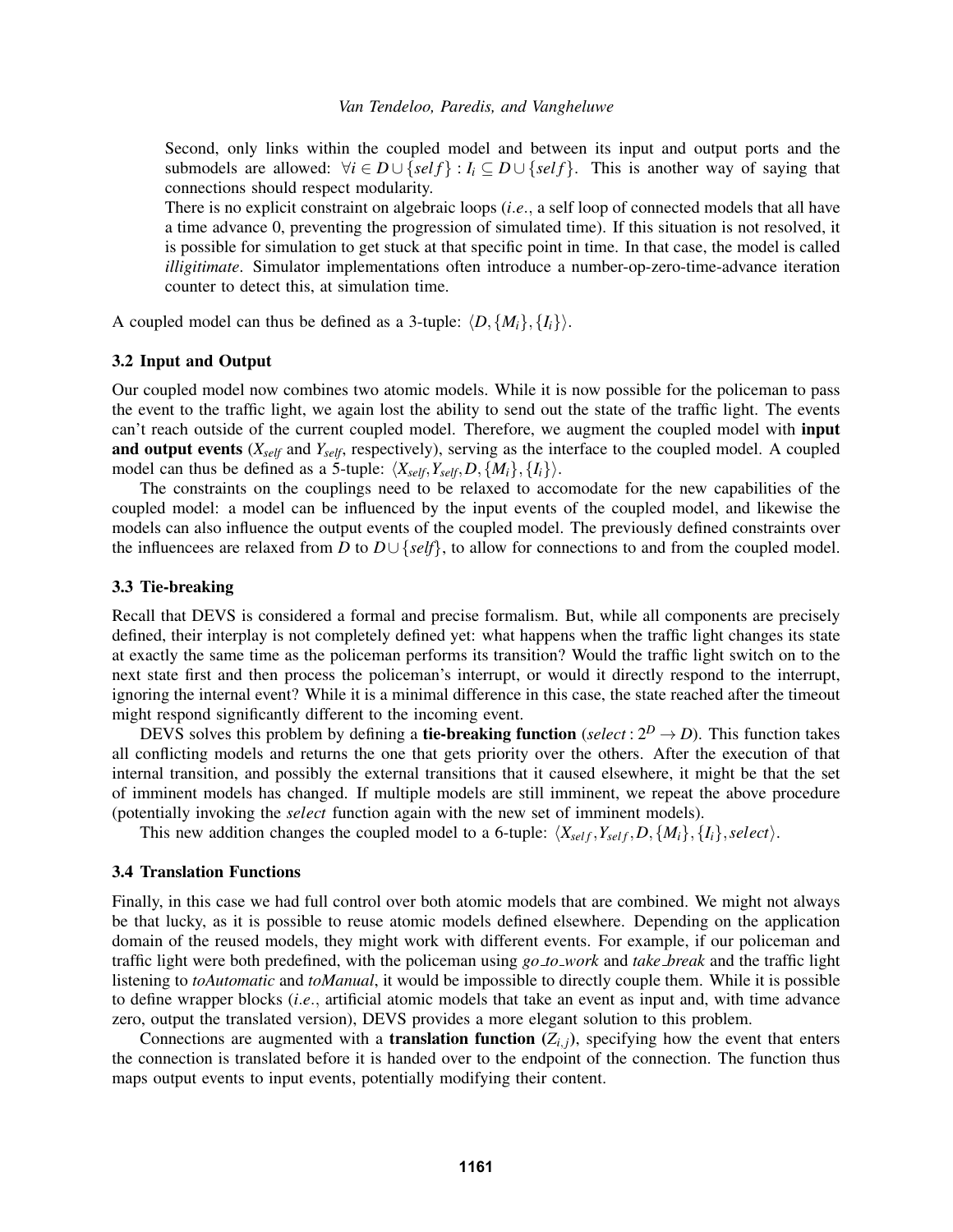<span id="page-10-1"></span> $\langle X_{self}, Y_{self}, D, \{M_i\}, \{I_i\}, \{Z_{i,j}\}, select\rangle$  $X_{\text{self}} = \{\}$  $Y_{\text{self}} = \{\}$  $D = \{light, police\}$  $M_{li} = \langle ... \rangle$  $M_{policy} = \langle ... \rangle$  $I_{light} = \{\}$  $I_{policy} = \{light\}$ ∀*i*, *j* ∈{*police*,*light*,*self*} : *Zi*, *<sup>j</sup>* = *id*  $select = \{\{police, light\} \rightarrow police,$  ${police} \rightarrow police,$  ${light} \rightarrow light$ (a) Coupled DEVS model. **from** pypdevs.DEVS **import** \* **from** trafficlight **import** TrafficLight **from** policeman **import** Policeman **class** TrafficLightSystem(CoupledDEVS): **def** \_\_init\_\_(self): CoupledDEVS.\_\_init\_\_(self, "system")  $selfuight = \ \ \ \ \ \$ self.addSubModel(TrafficLight()) self.police =  $\setminus$ self.addSubModel(Policeman()) self.connectPorts(self.police.out, self.light.interrupt) **def** select(self, imm): **if** self.police **in** imm: **return** self.police **else**: **return** self.light (b) PythonPDEVS representation of Figure [8a.](#page-10-1)

Figure 8: Coupled DEVS model and its PythonPDEVS representation of the system. Atomic DEVS models not shown for brevity.

$$
\begin{array}{lll} Z_{self,j} & : \textit{X}_{self} \rightarrow X_j & \forall j \in D \\ Z_{i, self} & : \textit{Y}_i \rightarrow \textit{Y}_{self} & \forall i \in D \\ Z_{i,j} & : \textit{Y}_i \rightarrow X_j & \forall i,j \in D \end{array}
$$

These translation functions are defined for each connection, including those between the coupled model's input and output events:  $\{Z_{i,j} | i \in D \cup \{self\}, j \in I_i\}$ . The translation function is implicitly assumed to be the identity function if it is not defined. In case an event needs to traverse multiple connections, all translation functions are chained in order of traversal.

With the addition of this final element, we a coupled model takes the form of a 7-tuple:

$$
\langle X_{self}, Y_{self}, D, \{M_i\}, \{I_i\}, \{Z_{i,j}\}, select \rangle
$$

Figure [8a](#page-10-1) gives the full description of our traffic light – policeman model. Figure [8b](#page-10-1) presents the example specification as PythonPDEVS code. In PythonPDEVS, the translation function is an optional third parameter of the connectPorts method. By default, the identity function is used.

For a precise description of coupled model semantics, we refer to Section [5](#page-12-0) for further reading.

## <span id="page-10-0"></span>4 APPLICATION TO QUEUEING SYSTEMS

DEVS is highly suited to model systems whose behavior involves competition for shared resources leading to queueing. We briefly present a simple queueing problem and describe results obtained through DEVS modeling and simulation. Due to space restrictions, the used models and an elaborate explanation of their specification can be found at [https://msdl.uantwerpen.be/documentation/PythonPDEVS/queueing.html.](https://msdl.uantwerpen.be/documentation/PythonPDEVS/queueing.html)

### 4.1 Problem Description and Building Block Library

In this example, we model arriving people who enter a simple queue that gets served by multiple processors. Instances of this type of queueing systems are widespread, such as, for example, in airport security. Our model is parameterizable in several ways: we can define the distributions used for event generation: person inter-arrival times and person "size" (how long it will take to process that person), the number of processors, performance (service time) of each individual processor, and the scheduling policy of the queue when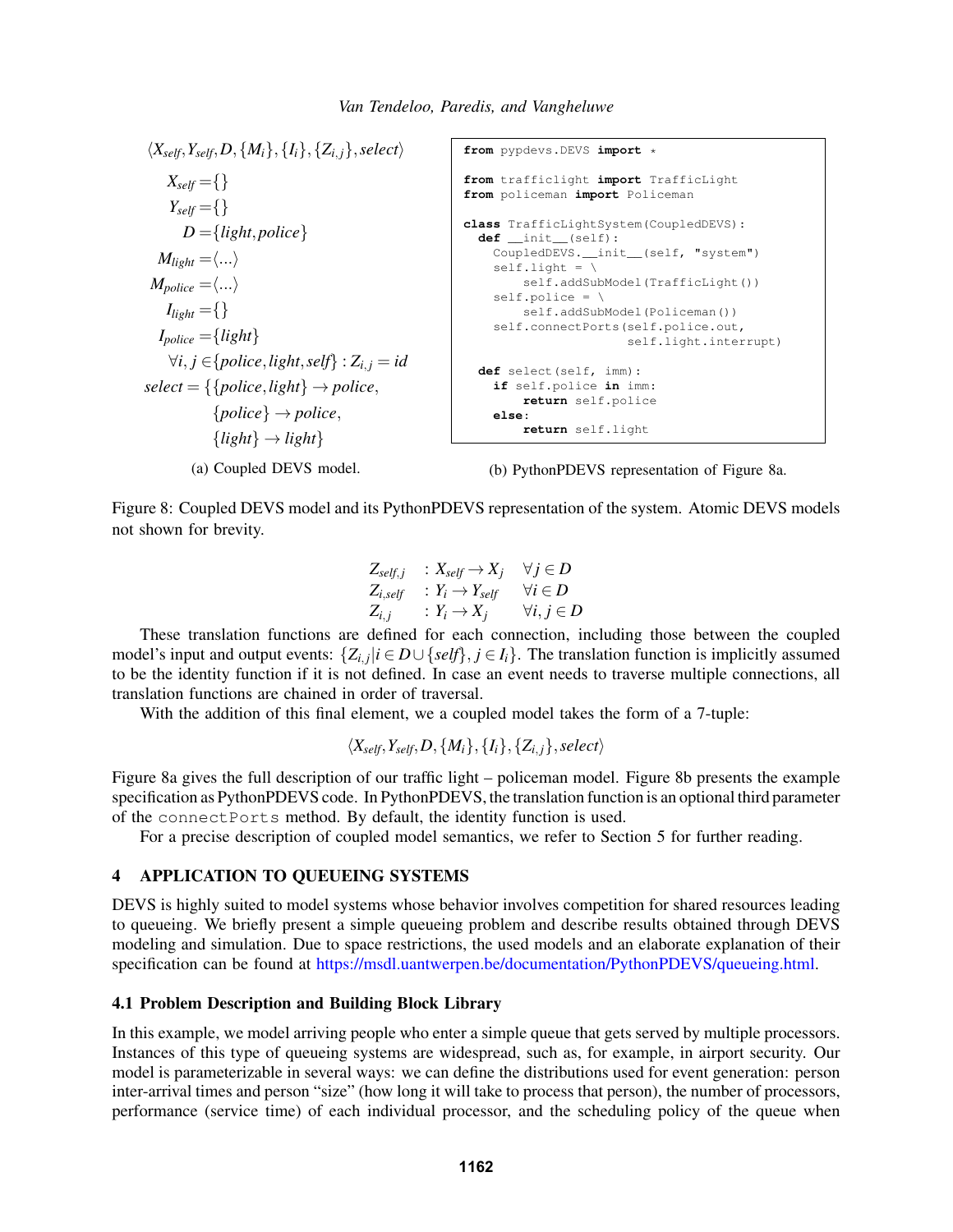<span id="page-11-0"></span>![](_page_11_Figure_0.jpeg)

*Van Tendeloo, Paredis, and Vangheluwe*

Figure 9: PythonPDEVS Building Block Library (BBL)

<span id="page-11-1"></span>![](_page_11_Figure_3.jpeg)

Figure 10: Example model using PythonPDEVS Building Block Library components

selecting a processor. For our performance analysis, we are interested in the influence of the number of processors (*e*.*g*., metal detectors) on the average and maximal queueing time of jobs (*e*.*g*., travellers).

Events (person arrivals) are produced by a generator based on an Inter-Arrival Time distribution. They enter the queue, which decides the processor that they will be sent to. The queue works First-In-First-Out (FIFO) in case multiple events are queueing. For a processor to signal that it is available, it needs to notify the queue. The queue keeps track of available processors. When an event arrives at a processor, it is processed for some time determined by the size of the event and the performance characteristics of the processor. After processing, the processor signals the queue and sends out the event that was being processed.

As the components of the example model are quite common, a library of re-usable components is very useful. Figure [9](#page-11-0) lists the blocks available in PythonPDEVS-BBL, a Building Block Library for PythonPDEVS. The block names are self-explanatory. Their detailed and precise semantics is given by their DEVS specification. Similar block libraries are found in other discrete event modeling tools. Modeling the example problem is now reduced to connecting blocks from the library as shown in Figure [10.](#page-11-1)

### 4.2 Performance Analysis

We now run the simulation experiment with the models provided online at [https://msdl.uantwerpen.be/](https://msdl.uantwerpen.be/documentation/PythonPDEVS/queueing.html) [documentation/PythonPDEVS/queueing.html.](https://msdl.uantwerpen.be/documentation/PythonPDEVS/queueing.html) This results in a trace file in CSV format from which relevant performance measures such as average queueing times, maximal queueing times, number of events, processor utilization, and so on are obtained.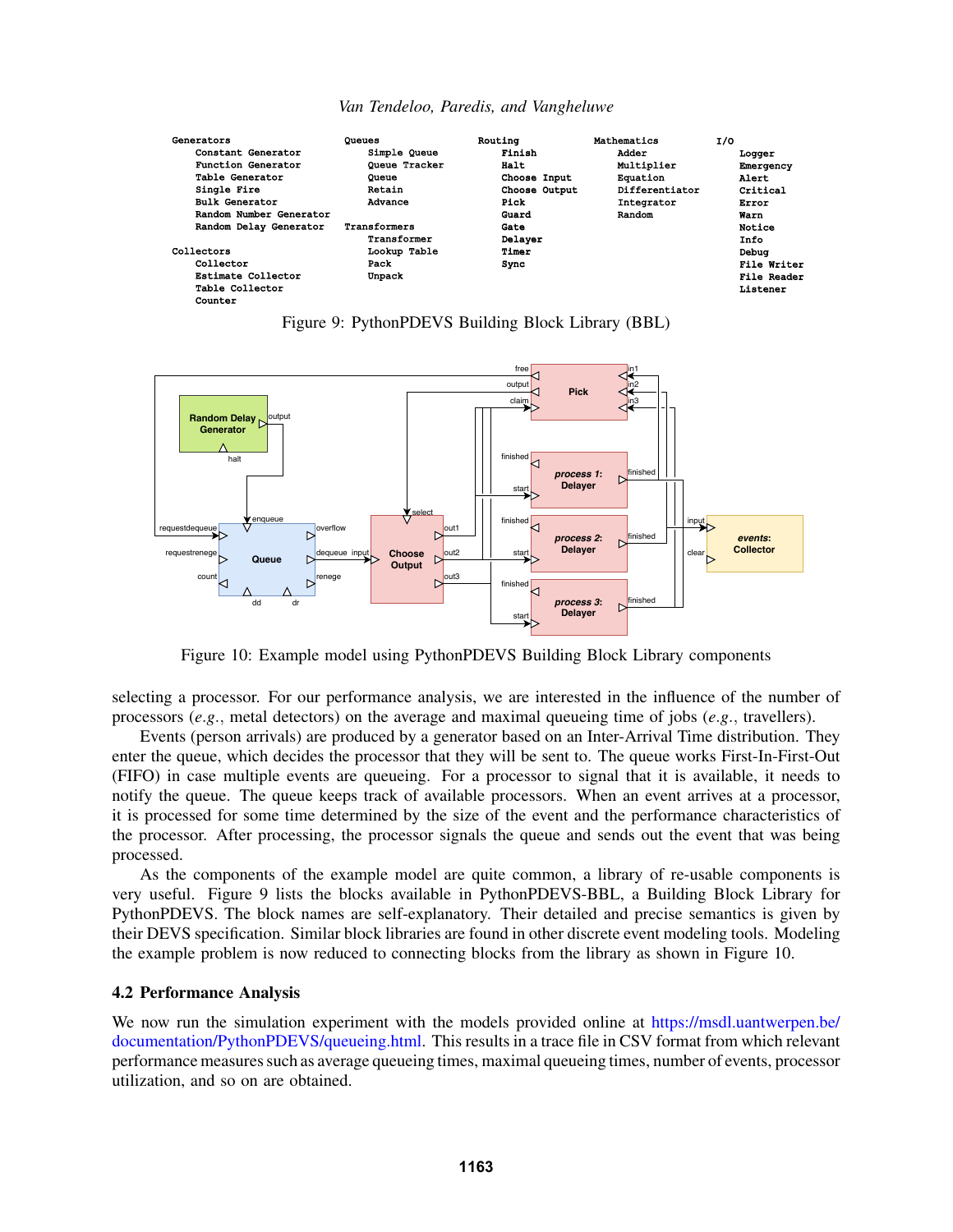<span id="page-12-2"></span>![](_page_12_Figure_1.jpeg)

(a) Evolution of queueing times for subsequent customers.

![](_page_12_Figure_3.jpeg)

Figure 11: Analysis of the queueing system from Figure [10.](#page-11-1)

Our initial goal was to find out the influence of the number of processors on the average and maximum queueing time. Figure [11a](#page-12-2) shows the evolution of the waiting time for successive clients. Figure [11b](#page-12-2) shows the same results, drawn using boxplots. These results indicate that while two processors are able to handle the load, the maximum waiting time is too high: a median of 300 seconds and a maximum of around 600 seconds. When a single additional processor is added, average waiting time decreases significantly, and the maximum waiting time becomes acceptable: an average job is served immediately, with 75% of jobs handled within 25 seconds. Further addition of processors has a positive effect on queueing times, but this might not warrant the increased cost: apart from some exceptions, all customers are processed immediately starting from four processors. Ideally, a cost function would be defined to quantify the value (or dissatisfaction) of waiting jobs, and compare this to the cost of adding additional processors. We can, then, optimize that cost function to find out the ideal balance between paying more for additional processors and losing money due to long job processing times.

## <span id="page-12-0"></span>5 FURTHER READING

We consider three main directions of interest: DEVS theory, DEVS variants, and DEVS tools.

#### <span id="page-12-1"></span>5.1 Theory

Our bottom-up introduction to DEVS has been example-driven. This forced us to drop some theoretical concepts, which can remain hidden to DEVS users. In particular, we did not go into the exact semantics of a coupled DEVS model, apart from an intuitive explanation of its meaning as a hierarchical model. This brings us to the closure under coupling property of DEVS, which states that any coupled model can be translated to a behaviorally equivalent atomic model. As the semantics of an atomic model are known, this effectively provides denotational semantics for coupled models. The description of closure under coupling, also called "flattening", can be found in [\(Zeigler et al. 2000\)](#page-14-0). An efficient algorithm for symbolic flattening of models is presented by [\(Chen and Vangheluwe 2010\)](#page-14-3). Another way of defining the semantics is the operational approach: providing similar pseudo-code for a coupled DEVS simulator, as we did for atomic models. This is called the *abstract simulator*, and can also be found in the original specification. These algorithms are not focused on performance. A performance-oriented view can be found in [\(Nutaro 2010\)](#page-14-4). Additionally, an example-driven introduction to DEVS and its abstract simulator is given in [\(Wainer 2009\)](#page-14-5). While we presented DEVS in the context of queueing systems simulation and performance analysis, it can also be used for purposes such as real-time application synthesis. It has been shown that DEVS can serve as a simulation assembly language, onto which other languages can be mapped [\(Vangheluwe 2000\)](#page-14-6).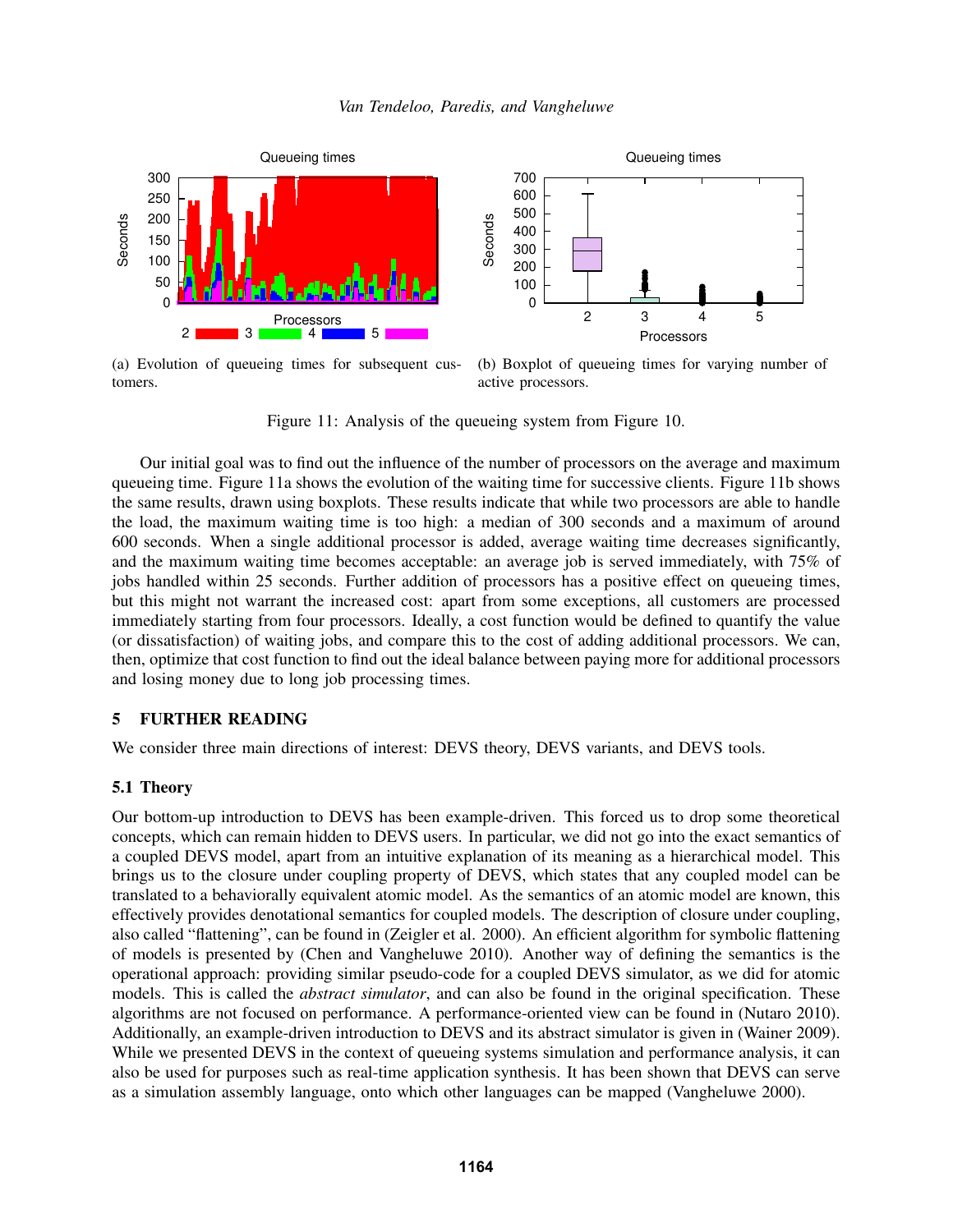### 5.2 Variants

Many variants of DEVS address specific issues. Parallel DEVS is probably the most popular variant, and is often considered to be a replacement for the Classic DEVS formalism. It is similar to Classic DEVS but it allows for internal transitions to happen in parallel, thus removing the need for the (admittedly artificial) *select* function. This requires the addition of *bags* of events and a new *confluent transition function*. A description of Parallel DEVS can be found in [\(Chow and Zeigler 1994\)](#page-14-7). Dynamic Structure DEVS (DSDEVS) allows to explicitly model dynamic structural changes, such as adding or removing new atomic or coupled models, and adding or removing connections between sub-models. While this can also be modeled in DEVS by manually expanding the set of allowed configurations, DSDEVS allows for simulator support, significantly increasing performance and ease-of-use. A description of DSDEVS can be found in [\(Barros 1995\)](#page-13-1), and the abstract simulator in [\(Barros 1998\)](#page-14-8). Variants of DSDEVS have also been created for Parallel DEVS [\(Barros 1997\)](#page-13-2), and with different ways of representing the dynamicity [\(Uhrmacher 2001\)](#page-14-9). Cell-DEVS is another variant of the DEVS formalism, which merges Cellular Automata with DEVS. Model specification is similar to Cellular Automata models, but the underlying formalism used for simulation is DEVS. This allows the continuous time base of DEVS to be used for Cellular Automata models. Many other variants exist, each with their own focus.

### 5.3 Tools

Our introduction to DEVS has made use of PythonPDEVS [\(Van Tendeloo and Vangheluwe 2016\)](#page-14-2), which is an efficiency-oriented [\(Van Tendeloo and Vangheluwe 2014\)](#page-14-10) and distributed [\(Van Tendeloo and Vangheluwe](#page-14-11) [2015\)](#page-14-11) DEVS simulator. Nonetheless, all concepts introduced in this tutorial are applicable to other DEVS simulation tools as well. ADEVS [\(Nutaro 2015\)](#page-14-12) is a minimalistic, highly efficient, C++ implementation of the Parallel DEVS formalism. A recent C++-based addition is Cadmium [\(Belloli et al. 2019\)](#page-14-13), a C++17 header-only Parallel DEVS simulator. DEVS-Suite [\(Kim et al. 2009\)](#page-14-14) is a full modeling and simulation environment implemented in Java, with a visual simulation interface. DEVSimPy [\(Capocchi et al. 2011\)](#page-14-15) is a modeling and simulation tool which relies on PythonPDEVS as its simulation kernel. A Parallel DEVS debugging extension [\(Van Mierlo et al. 2017\)](#page-14-16) allows for fine-grained debugging, based on the PythonPDEVS simulation kernel. DesignDEVS [\(Goldstein et al. 2016\)](#page-14-17) is an intuitive DEVS simulator. DEVS-Ruby [\(Franceschini et al. 2014\)](#page-14-18) is a DEVS simulator written in Ruby. Several comparisons exist between different tools, such as a comparison of their interface, features and performance [\(Van Tendeloo](#page-14-19) [and Vangheluwe 2017\)](#page-14-19), and an in-depth comparison of performance (Risco-Martín et al. 2017).

### <span id="page-13-0"></span>6 SUMMARY

This tutorial briefly presented the core concepts of DEVS, a popular formalism for the modeling of complex dynamic systems using a discrete event abstraction. An important use of DEVS is for the simulation of queueing networks, of which an example was given, using PythonPDEVS-BBL, a library of re-usable model components. Further reading on DEVS was provided with additional details on the theoretical aspects, a list of variants, and supporting tools.

### ACKNOWLEDGEMENTS

This work was partly funded by a PhD fellowship grant from the Research Foundation – Flanders, and partially supported by Flanders Make vzw, the strategic research centre for the manufacturing industry.

### **REFERENCES**

<span id="page-13-2"></span><span id="page-13-1"></span>Barros, F. J. 1995. "Dynamic Structure Discrete Event System Specification: a New Formalism for Dynamic Structure Modeling and Simulation". In *Proceedings of the 1995 Winter Simulation Conference*, edited by C. Alexopoulos, K. Kang, W. R. Lilegdon, and D. Goldsman, 781–785. Piscataway, New Jersey: Institute of Electrical and Electronics Engineers, Inc. Barros, F. J. 1997. "Modeling Formalisms for Dynamic Structure Systems". *ACM TOMACS* 7:501–515.